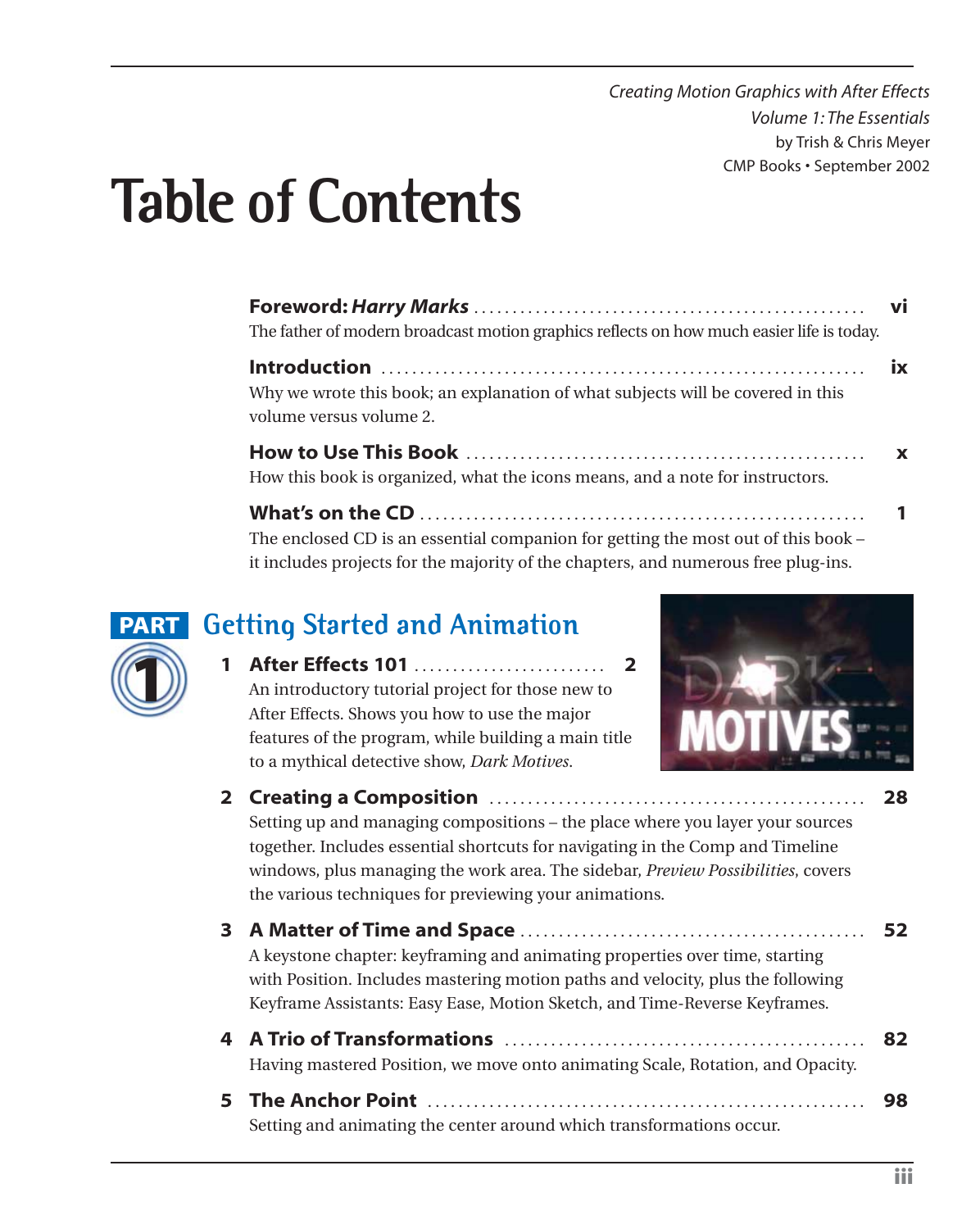

# **Layers – The Next Level PART**

|   | Managing layers in the Timeline window, including markers, snapshots, hot keying,<br>and shortcuts. The sidebar, <i>Beswitched</i> , explains the various layer property switches. |  |
|---|------------------------------------------------------------------------------------------------------------------------------------------------------------------------------------|--|
| 7 |                                                                                                                                                                                    |  |
|   | Manipulating layers in time including trimming layers, plus the new slip, ripple<br>insert, and overlay edit tools and the Sequence Layers Keyframe Assistant.                     |  |
|   | Altering the speed or reversing the playback of a layer, plus Frame Blending.                                                                                                      |  |

**9 Motion Blur** . . . . . . . . . . . . . . . . . . . . . . . . . . . . . . . . . . . . . . . . . . . . . . . . . . . . . . . . . . . . . . . . **134** Automatically calculating motion blur for animated objects.

## **Modes, Masks, and Mattes**



## **10 Transfer Modes** . . . . . . . . . . . . . . . . . . . . . . . . . . . . . . . . . . . . . . . . . . . . . . . . . . . . . . . . . . . . **138** Transfer Modes are one of After Effects' best tools for graphics artists. This chapter explains what each mode does and how best to use it.

- **11 All About Masking** . . . . . . . . . . . . . . . . . . . . . . . . . . . . . . . . . . . . . . . . . . . . . . . . . . . . . . . . **154** Details on drawing, editing, and combining masks, including using masks created in Illustrator, rotoscoping tips, and an introduction to Smart Mask Interpolation.
- **12 All About Track Mattes** . . . . . . . . . . . . . . . . . . . . . . . . . . . . . . . . . . . . . . . . . . . . . . . . . . . **180** The creative technique of borrowing the luminance or alpha channel of one layer to define the opacity of another.
- **13 Stencils and the "T"** . . . . . . . . . . . . . . . . . . . . . . . . . . . . . . . . . . . . . . . . . . . . . . . . . . . . . . . **204** Stencils and silhouettes can affect the transparency of multiple layers in a comp. Includes Preserve Transparency and the Alpha Add transfer mode.



# **Cameras! Lights! Action!**

- **14 3D Space** . . . . . . . . . . . . . . . . . . . . . . . . . . . . . . . . . . . . . . . . . . . . . . . . . . . . . . . . . . . . . . . . . . . **210** An introduction to 3D space, and how to move 3D layers through it. Includes working with alternate composition views and 2D/3D layer interactions.
- **15 Cameras** . . . . . . . . . . . . . . . . . . . . . . . . . . . . . . . . . . . . . . . . . . . . . . . . . . . . . . . . . . . . . . . . . . . . **232** Creating, editing, and animating cameras to view your 3D layers. Includes the comp's default camera, and demystifying the camera's numerous parameters.

## **16 Lighting in 3D** . . . . . . . . . . . . . . . . . . . . . . . . . . . . . . . . . . . . . . . . . . . . . . . . . . . . . . . . . . . . . **250**

Creating, editing, and managing lights, including the different light types and their parameters. Explores the all-important layer Material Options, as well as shadows, light transmission, and creating gels and gobos.